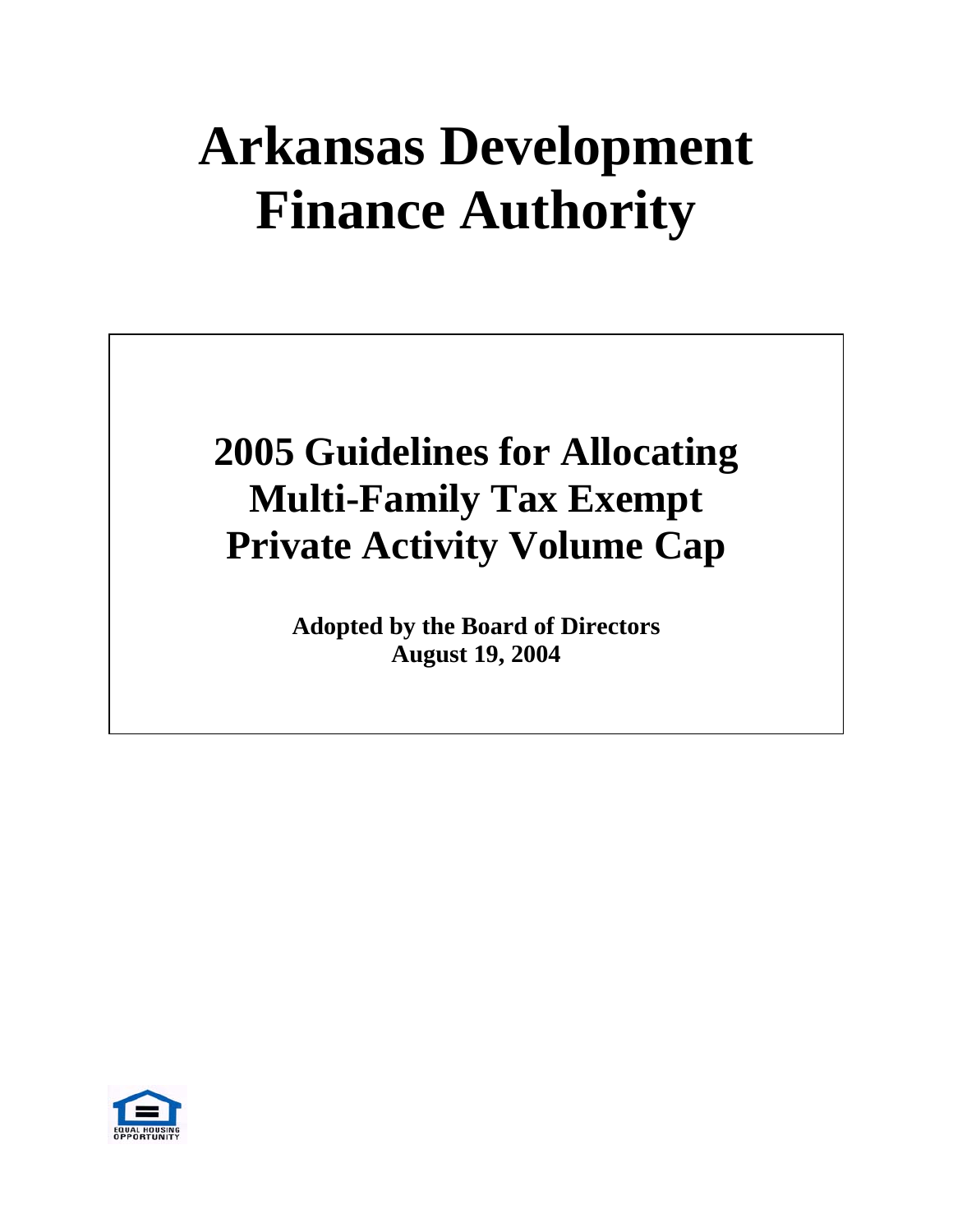| <b>Description</b> |                                                                                                                                                          | Page No. |
|--------------------|----------------------------------------------------------------------------------------------------------------------------------------------------------|----------|
| I.                 |                                                                                                                                                          |          |
| Π.                 |                                                                                                                                                          |          |
| III.               |                                                                                                                                                          |          |
| IV.                | AVAILABLE MULTI-FAMILY TAX-EXEMPT PRIVATE ACTIVITY VOLUME CAP 1<br>A.<br><b>B.</b>                                                                       |          |
| $V_{\cdot}$        |                                                                                                                                                          |          |
| VI.                | A.<br><b>B.</b><br>$C_{\cdot}$<br>D.                                                                                                                     |          |
| VII.               |                                                                                                                                                          |          |
| VIII.              |                                                                                                                                                          |          |
| IX.                | A.<br><b>B.</b><br>$\mathcal{C}$ .<br>COVENANT TO EXECUTE CERTIFICATE OF BOND PROCEEDS<br>D.<br>E.<br>F <sub>r</sub><br>G.<br>H.<br>I.<br>J.<br>K.<br>L. |          |
| X.                 | A <sub>1</sub><br><b>B.</b>                                                                                                                              |          |
| XI.                |                                                                                                                                                          |          |

# **TABLE OF CONTENTS**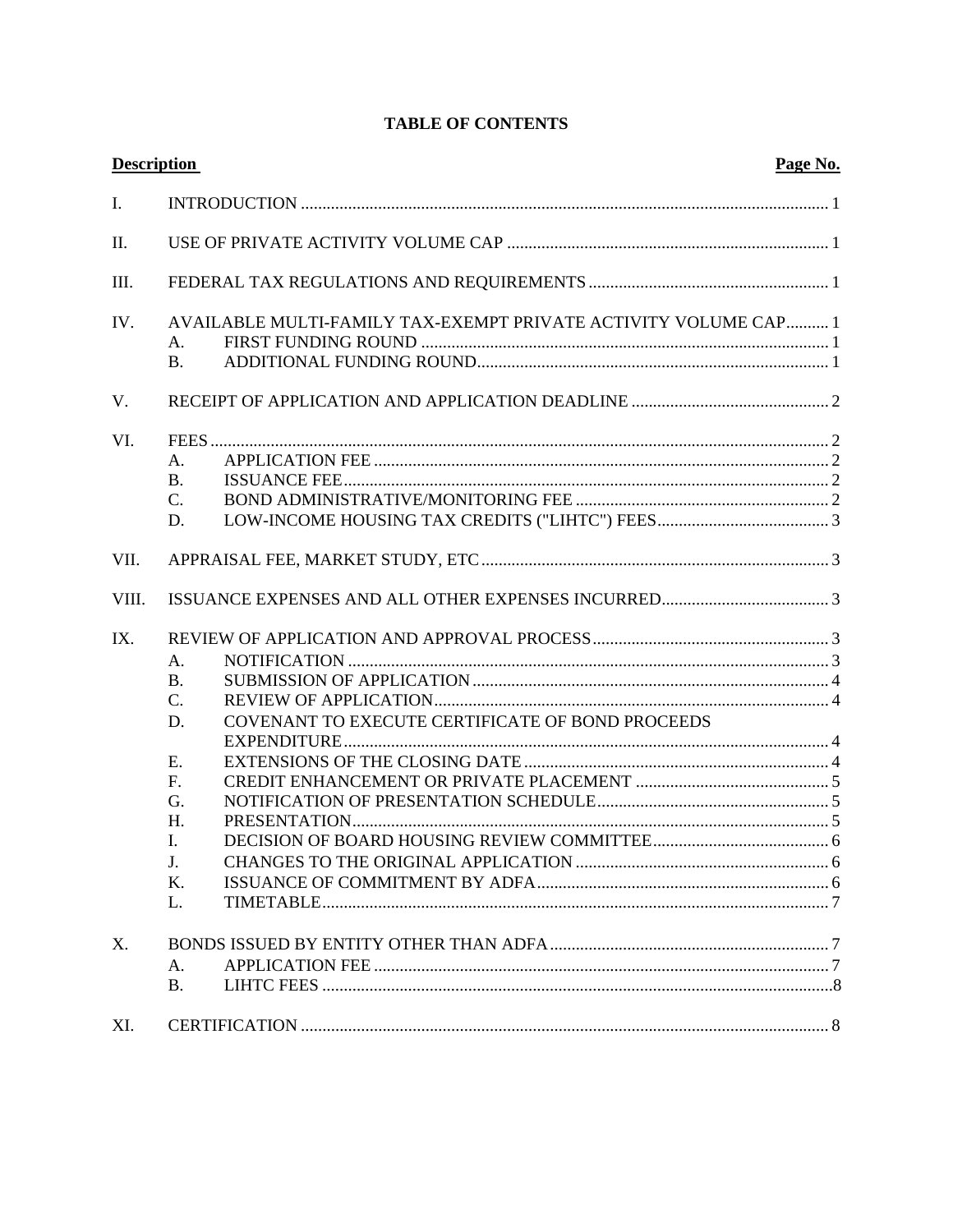# **I. INTRODUCTION.**

The Arkansas Development Finance Authority ("ADFA") has as one of its primary purposes, the creation and preservation of affordable housing for low and moderate income persons. ADFA has available tax-exempt bond authority to provide financing to private developers for the development of multi-family housing. In return for receiving below market interest rate financing, the developer is required to set aside units in the development for low and moderate income families and persons. The tax-exempt multi-family housing program is intended to encourage the creation of new rental housing units as well as the rehabilitation of existing rental units.

# **II. USE OF PRIVATE ACTIVITY VOLUME CAP.**

Any tax-exempt bond authority allocated pursuant to this program must be used to provide permanent financing for the development. The authority is not intended for short-term escrow financing, construction financing or any other financing, which is not permanent financing for the development. All units must be rental units and be "complete" units.

# **III. FEDERAL TAX REGULATIONS AND REQUIREMENTS.**

The applicant is responsible for understanding and following all applicable tax law requirements for the proposed project.

# **IV. AVAILABLE TAX-EXEMPT MULTIFAMILY PRIVATE ACTIVITY VOLUME CAP.**

# **A. FIRST FUNDING ROUND.**

Approximately Twenty-three Million Three Hundred Seventy Nine Thousand Dollars (\$23,379,000) will be available in January 2005.

# **B. ADDITIONAL FUNDING ROUND.**

An additional amount may be available depending on potential competing uses of the private activity volume cap and any possible turnback of previously allocated, but unused cap. Notification will be sent to bond counsel and underwriters should volume cap become available.

# **V. RECEIPT OF APPLICATION AND APPLICATION DEADLINE.**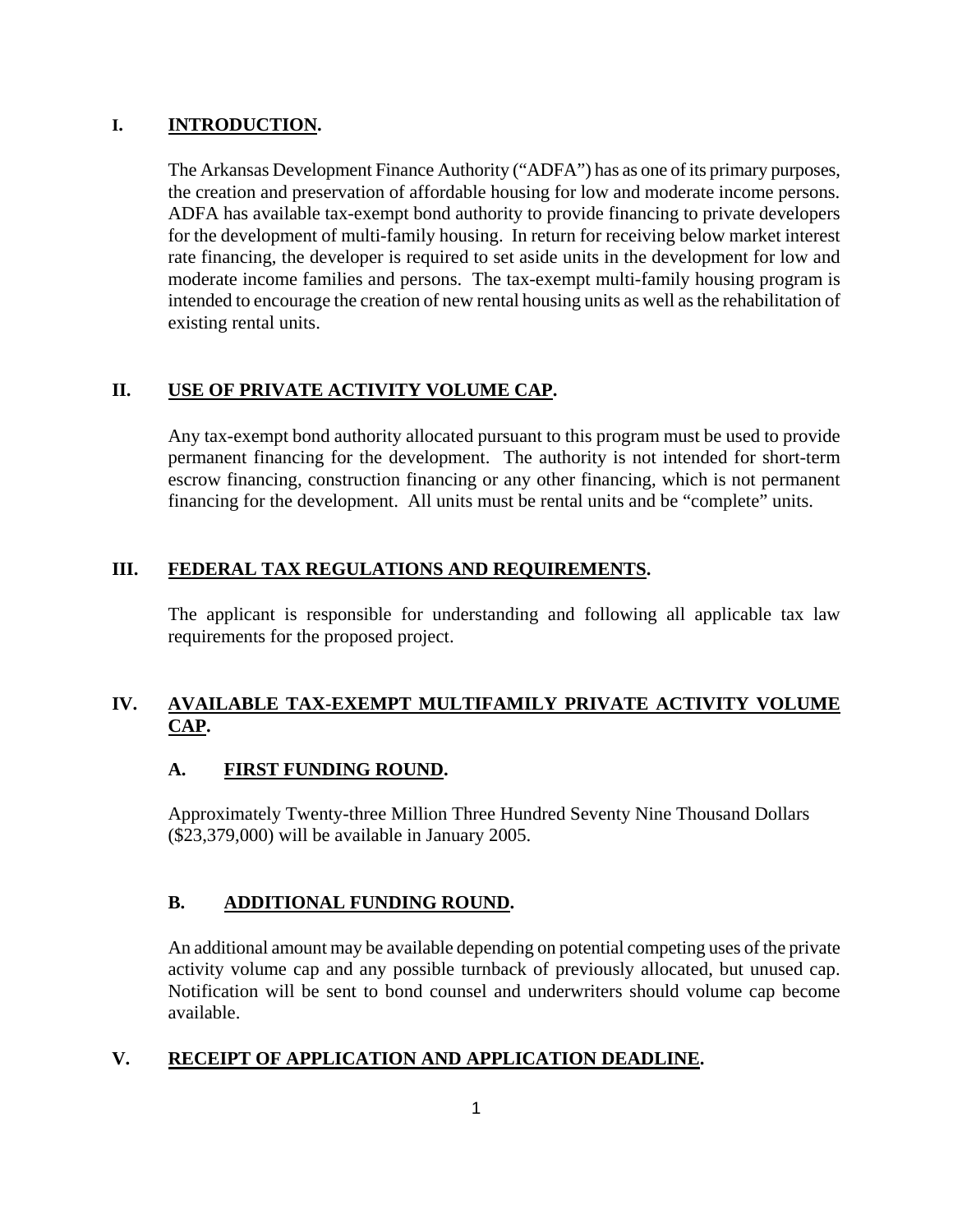Application for 2005 Multifamily Private Activity Volume Cap requires completion of a 2005 Multi-Family Housing Application and compliance with the Housing Credit Program 2005 Qualified Allocation Plan. Applicants applying for tax-exempt bonds must utilize the four percent (4%) tax credits. ADFA retains the authority to determine eligibility to receive tax credits and the amount of tax credits to be allocated to the development.

# **DEADLINE FOR SUBMISSION OF APPLICATIONS: The applicant must submit a complete application to ADFA by Thursday, January 6, 2005.**

The deadline for submitting applications is set forth above. Only complete applications will be considered for funding. Facsimiles and e-mails will not be accepted. **All applications must be submitted online as provided by ADFA (if available) and a tabbed, 3-ring bound hardcopy delivered to ADFA no later that 4:30 p.m., Thursday, January 6, 2005. The tabbed**, **3-ring bound hardcopy must be** delivered to ADFA at the following address:

#### **ARKANSAS DEVELOPMENT FINANCE AUTHORITY Attn: Multi-Family Housing Department 423 Main Street, Suite 500 Little Rock, AR 72201 Telephone Number: 501-682-5900**

#### **VI. FEES.**

- **A. APPLICATION FEE.** A Five Hundred Dollar (\$500) non-refundable application fee is payable at the time an application is submitted to ADFA. Applications submitted without the application fee will be considered incomplete.
- **B. ISSUANCE FEE.** A one-time fee of 0.15%, based on the principal amount of bonds issued, is payable at the bond closing.
- **C. BOND ADMINISTRATIVE/MONITORING FEE.** The owner will be responsible for paying an annual bond administrative/monitoring fee in the amount of one eighth of one percent (0.125%) on the outstanding principal balance of the bonds payable to ADFA annually in arrears.

#### **D. LOW-INCOME HOUSING TAX CREDITS ("LIHTC") FEES.**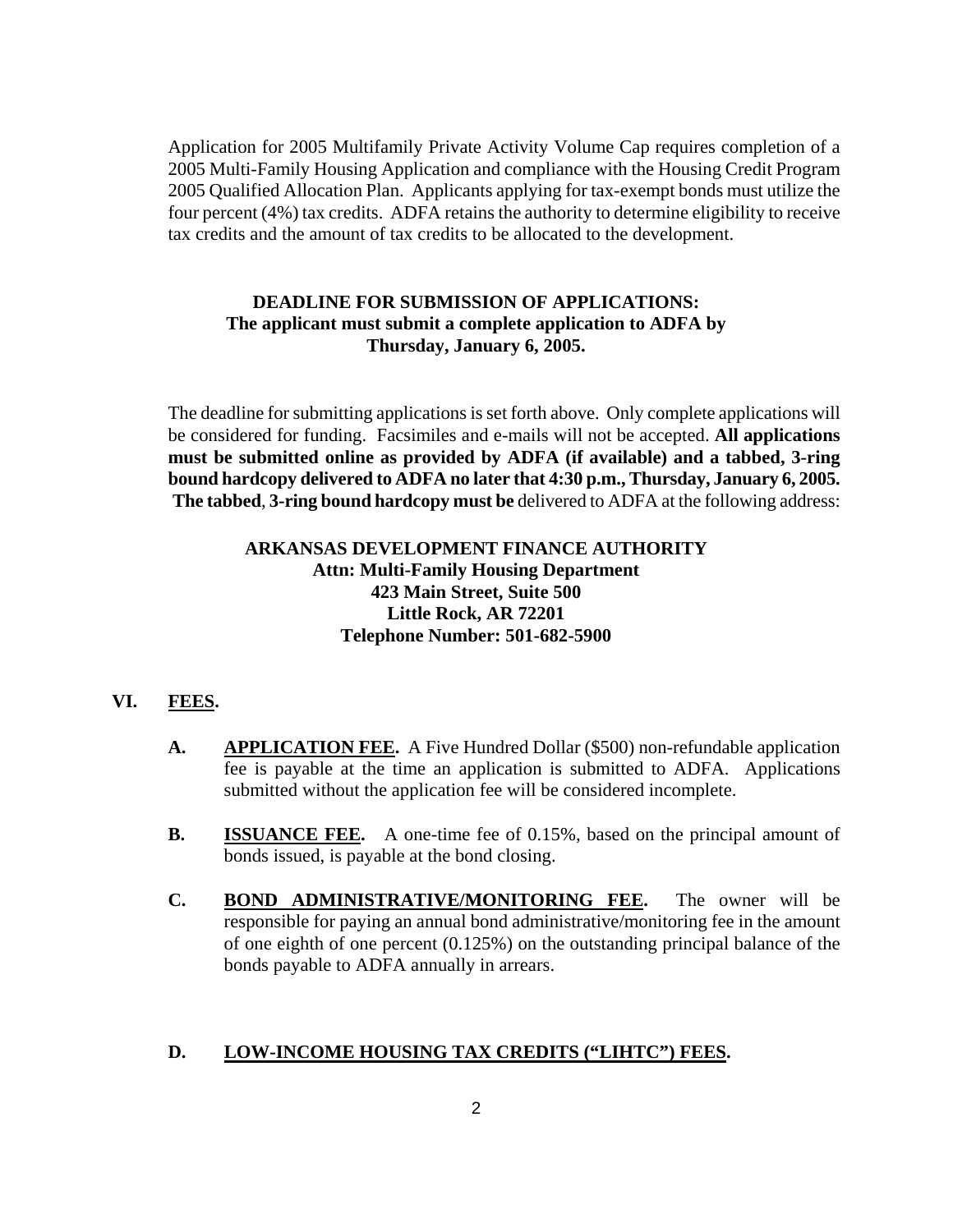- 1. **RESERVATION OF CREDIT FEE.** A non-refundable reservation fee of One Hundred Dollars (\$100) per low-income unit will be required at the bond closing.
- 2. **ALLOCATION OF CREDIT FEE.** An allocation of credit fee of One Hundred Dollars (\$100) per low-income unit will be required at the time the credits are allocated (issuance of IRS Form 8609).
- 3. **COMPLIANCE/MONITORING FEE.** A one-time compliance and monitoring fee of six percent (6%) of the yearly allocation of credits (amount of annual credits) is required to be paid at the time the credits are allocated (issuance of IRS Form 8609).

# **VII. APPRAISAL FEE, MARKET STUDY, ETC.**

The developer will be responsible for paying all costs incurred in providing ADFA with a market study, appraisal, construction cost analysis certification and any other special studies in the event such special study is required by ADFA. The market study must be performed by a market analyst from the ADFA Approved Market Study Firm List. The market study must contain all information outlined in the ADFA Market Study Guidelines. Any market study not meeting these requirements will not meet program threshold requirements for funding.

# **VIII. ISSUANCE EXPENSES AND ALL OTHER EXPENSES INCURRED.**

The developer will be responsible for such expenses incurred regardless of whether or not a bond closing occurs. The developer is also responsible for such expenses incurred in the arbitrage rebate calculation.

# **IX. REVIEW OF APPLICATION AND APPROVAL PROCESS.**

# **A. NOTIFICATION.**

Notification will be sent to all developers and affordable housing professionals advising them of the availability of volume cap and the process for submission of applications.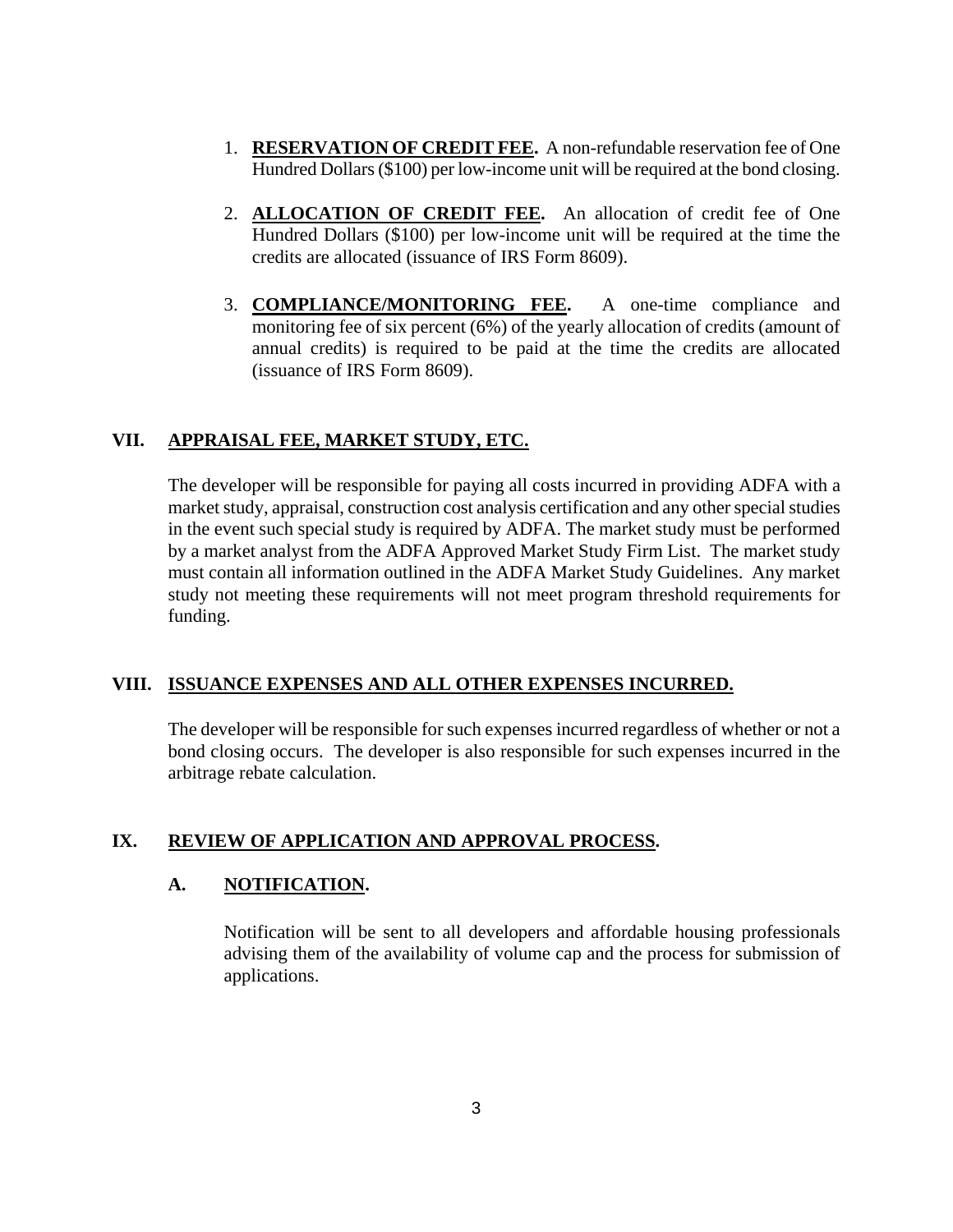#### **B. SUBMISSION OF APPLICATION.**

The developer or its representative shall submit a complete application, including all required documentation and application fee to ADFA by the deadline outlined in the Timetable for Allocation and Funding Cycle (below).

#### **C. REVIEW OF APPLICATION.**

Applications are reviewed by ADFA's Multi-Family Housing Staff for completeness and compliance with all requirements of these Guidelines for Tax Exempt Bonds and the Housing Credit Program 2005 Qualified Allocation Plan. ADFA's Multi-Family Housing staff will conduct a review of the Applicant's previous performance related to ADFA and other programs. The Applicant's performance under the Bond Program to close previous bond transactions within the program requirements will be reviewed and could impact the funding decision. Non-performance on previous developments and delinquencies in payments will result in disqualification of an application by the ADFA Board Housing Review Committee.

# **D. COVENANT TO EXECUTE CERTIFICATE OF BOND PROCEEDS EXPENDITURE**

With its application, the applicant must covenant that the borrower/user of the bond proceeds will, by the earlier of:

- 1) within six months after the date on which the development is to be placed in service, or
- 2) at the time of submission of the development's cost certification for the issuance of IRS Form 8609

execute and submit to ADFA a certificate that designates the manner in which the proceeds of the bonds were applied to expenditures.

**FURTHER,** at bond issuance/closing, the **BORROWER/USER** will execute a separate document/letter declaring the above covenant. Such document/letter will be included with all other bond closing documentation.

#### **E. EXTENSIONS OF THE CLOSING DATE.**

The bond closing must take place within sixty (60) days of the reservation date. If the  $60<sup>th</sup>$  day falls on the weekend or legal holiday, the closing date will be extended to the next business day. Requests for extension of the closing deadline must be submitted in accordance with the Second Amended Arkansas Development Finance Authority Rules and Regulations Regarding Allocation of the State Volume Cap for Private Activity Bonds.

#### **F. CREDIT ENHANCEMENT OR PRIVATE PLACEMENT.**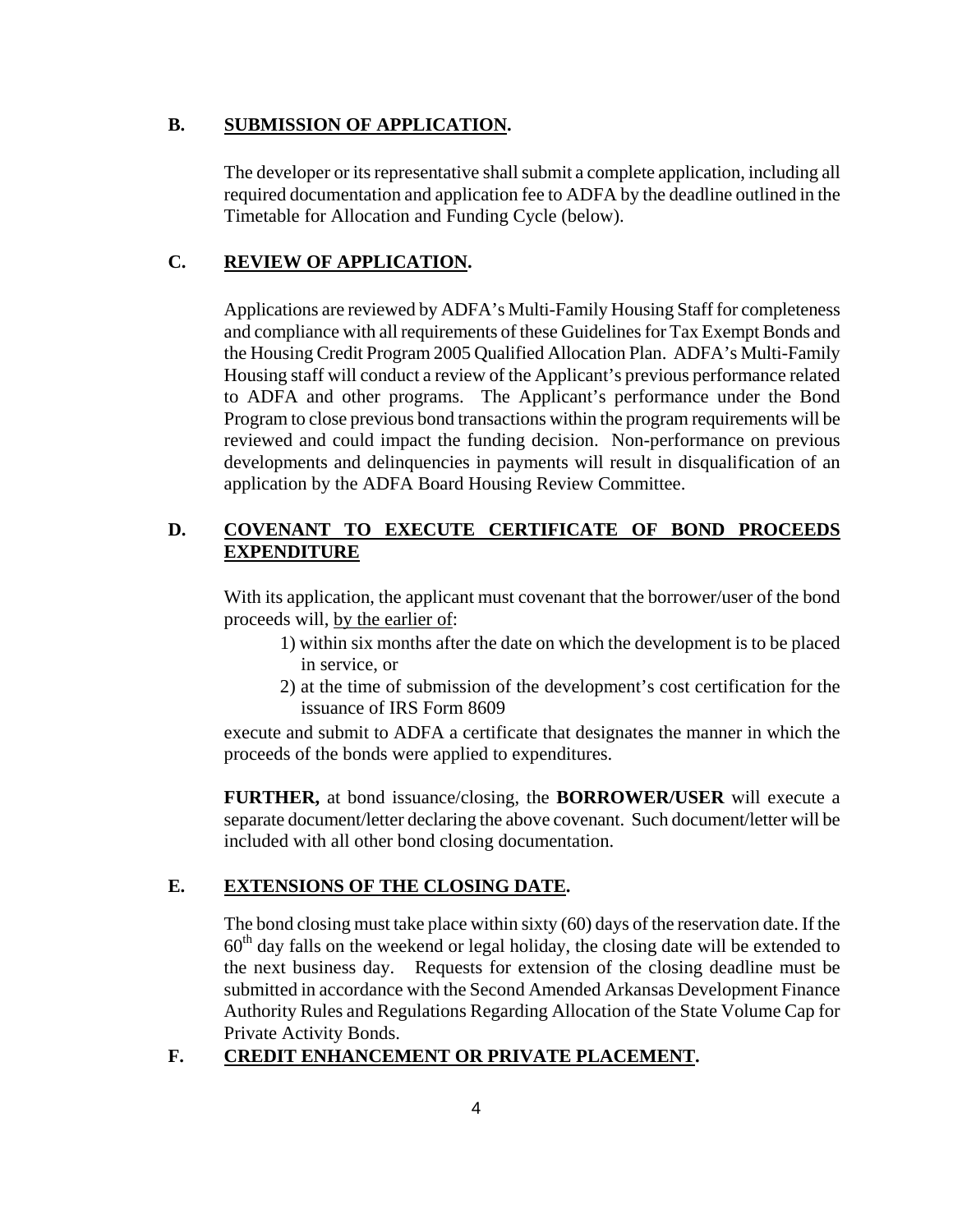All multi-family transactions must be either Credit Enhanced or placed with a bank, registered investment company, insurance company or "Accredited Investors", as defined in Rule 501 of Regulation D of the U.S. Securities and Exchange Commission, ("Qualified Investors") who are willing to sign Investor Letters stating their qualifications to analyze and gauge risk relating to their investment in such issues. The minimum rating requirement for Credit Enhancement to be eligible for multi-family Bond Issues would be "A" or better by Moodys Investor Service or "A" or better by Standard and Poor's at the time of closing.

Bonds issued and placed with "Accredited Investors," as defined above, would be issued in initial minimum denominations of \$100,000 or any integral multiples of \$5,000 in excess thereof.

#### **G. NOTIFICATION OF PRESENTATION SCHEDULE.**

Approximately ten (10) days prior to the February 2005 Board of Directors' meeting, applicants will be notified of the schedule for making presentations before ADFA's Joint Staff and Board Housing Review Committee.

#### **H. PRESENTATION.**

The applicant will make a formal presentation to the Joint Committee. The presentation shall include, but is not limited to, discussion of the following:

- 1. Demonstrated demand for affordable housing in the proposed project locale;
- 2. Project location;
- 3. Project size;
- 4. Unit types and bedroom mix;
- 5. Projected market and low-income unit mix;
- 6. Tenants to be served;
- 7. Proposed financing structure;
- 8. Readiness to close bond transaction within sixty (60) days;
- 9. Zoning and site plan approval status;
- 10. Background and experience of developer and development team;
- 11. Community support;
- 12. Energy efficiency/maintenance standards;
- 12. Detailed synopsis of rehabilitation work, if applicable;
- 14. Monitoring procedures; and
- 15. Serving special needs, e.g., elderly housing, housing for persons with physical disabilities; housing for large families.

#### **I. DECISION OF BOARD HOUSING REVIEW COMMITTEE.**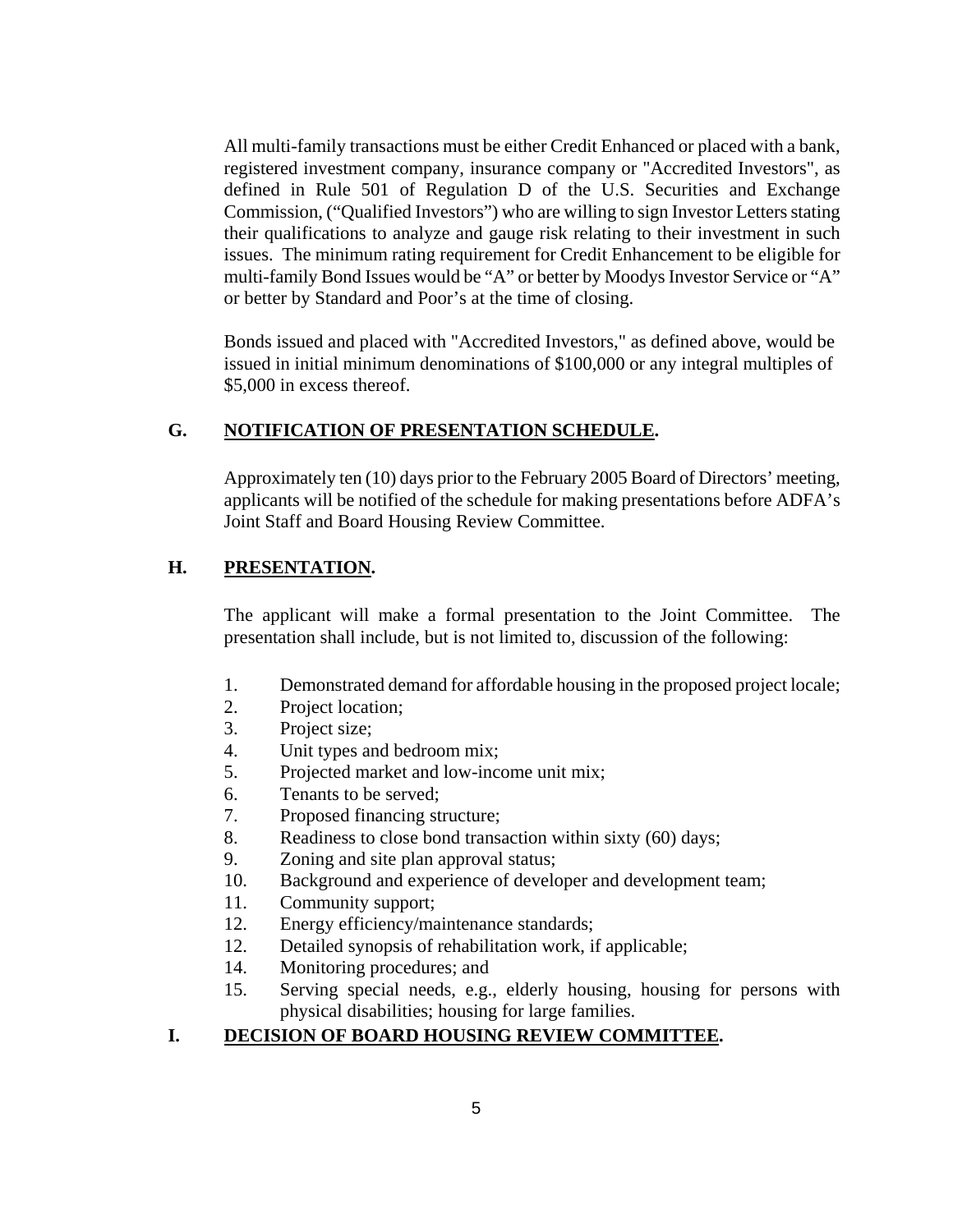The Board Housing Review Committee will make its recommendation of selected applications to the Board of Directors. The Board of Directors will approve selected applications at their regular Board meeting.

#### **J. CHANGES TO THE ORIGINAL APPLICATION.**

Any change to the original application must be submitted to ADFA in writing at least thirty (30) days prior to the desired effective date of the change. All changes must be reviewed and approved by ADFA's Multi-Family Housing Staff or ADFA's Board of Directors. Any change to the original application made without approval from ADFA will be null and void.

#### **K. ISSUANCE OF COMMITMENT BY ADFA.**

All commitments of volume cap made by ADFA will be issued for the purpose of providing bond financing for a specific development on a specific site. Any change in the development site, the applicant entity, the ownership entity or the size, nature or other characteristics of the development may, in ADFA's sole discretion, invalidate the commitment. The applicant is obligated to report any changes to ADFA. Should the highest elected official withdraw the letter of support for the development at any time prior to the bond closing, ADFA will invalidate the commitment for volume cap. Revocation of the letter of support at any time after the bond closing will not affect the commitment for volume cap.

The validity of the commitment will be subject to the applicant's compliance with all terms stated in the Commitment Letter.

#### **L. TIMETABLE .**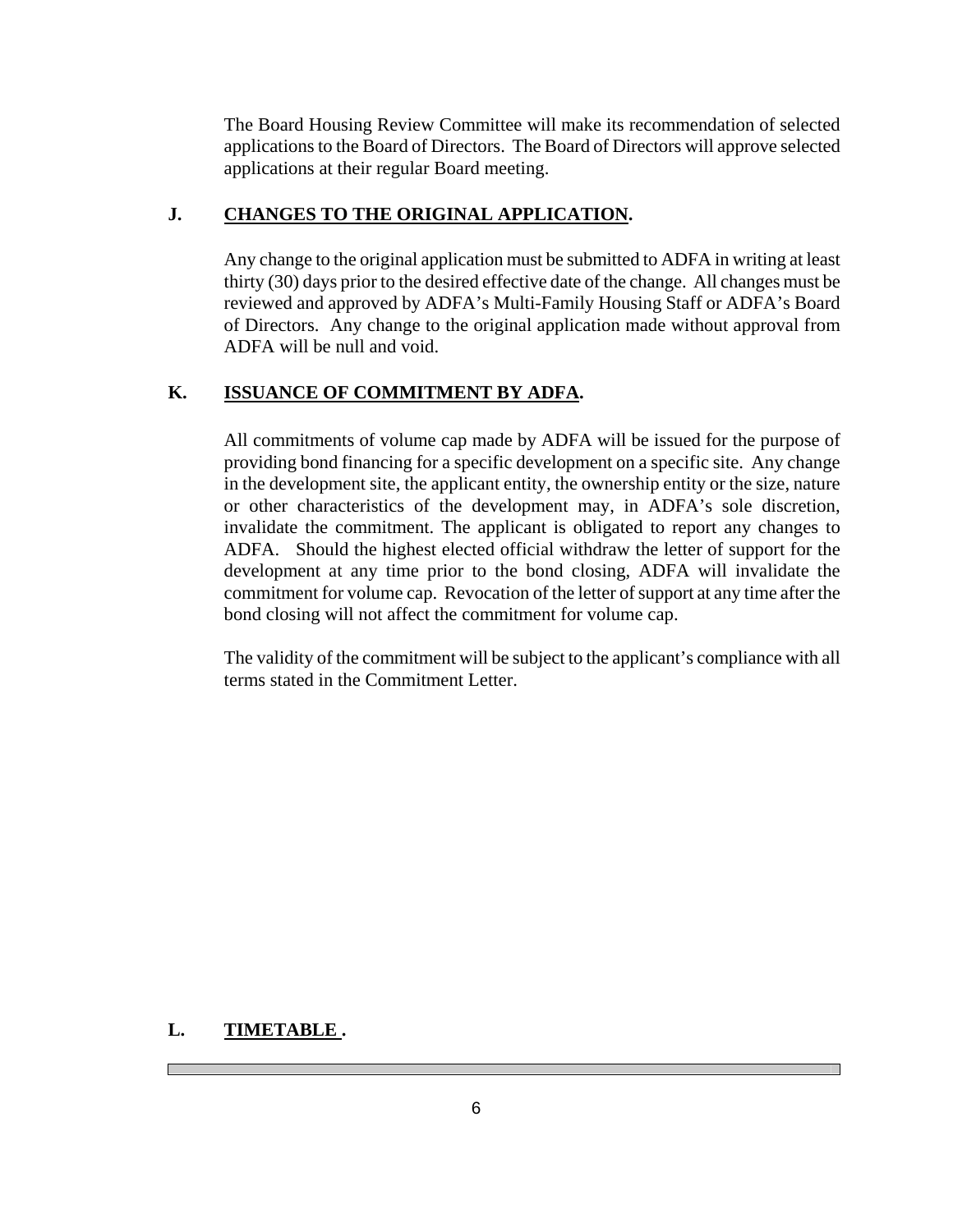| <b>JANUARY, 2005 FUNDING CYCLE</b> |                                                                                                                   |  |  |
|------------------------------------|-------------------------------------------------------------------------------------------------------------------|--|--|
| November 11, 2004                  | Notification to bond counsel and underwriters of availability of<br>2005 Multi-Family Private Activity Volume Cap |  |  |
| January 6, 2005                    | Application deadline (4:30 pm)                                                                                    |  |  |
| February $3, 2005$                 | Notification of Staff findings to Board Housing Review<br>Committee                                               |  |  |
| February 7, 2005                   | Notification to applicants regarding presentation to Board<br>Housing Review Committee.                           |  |  |
| February 17, 2005                  | Applicant presentation to Joint Housing Review Committees and<br>Board of Directors' approval of applicants       |  |  |
| February 21, 2005                  | Commitment Letters mailed to developers                                                                           |  |  |
| April 18, 2005                     | Deadline for bond closing (60 days from reservation date)                                                         |  |  |

Any additional funding cycles shall follow the same time format outlined above.

# **X. BONDS ISSUED BY ENTITY OTHER THAN ADFA.**

If bonds are issued by an entity other than ADFA, the applicant must comply with the Arkansas Development Finance Authority Rules and Regulations Regarding Allocation of the State Volume Cap for Private Activity Bonds. In addition, the applicant must submit a completed 2005 Multi-Family Housing Application to ADFA for the four percent (4%) LIHTC. Pursuant to Section  $42(m)(1)(D)$  of the Internal Revenue Code, the application will be evaluated for compliance with the THRESHOLD REQUIREMENTS set forth in Section V(B) of the Housing Credit Program 2005 Qualified Allocation Plan and the ADDITIONAL PROGRAM REQUIREMENTS set forth in Section VI of that Qualified Allocation Plan. All information submitted to ADFA along with ADFA Staff findings and notes may be shared with the issuing entity to assist the issuing entity with funding decisions. The applicant will be responsible for the following fees when ADFA is NOT the issuer:

**A. APPLICATION FEE.** A Five Hundred Dollar (\$500) non-refundable application fee is payable at the time an application is submitted to ADFA. All applications submitted without the application fee will be considered incomplete.

# **B. LIHTC FEES.**